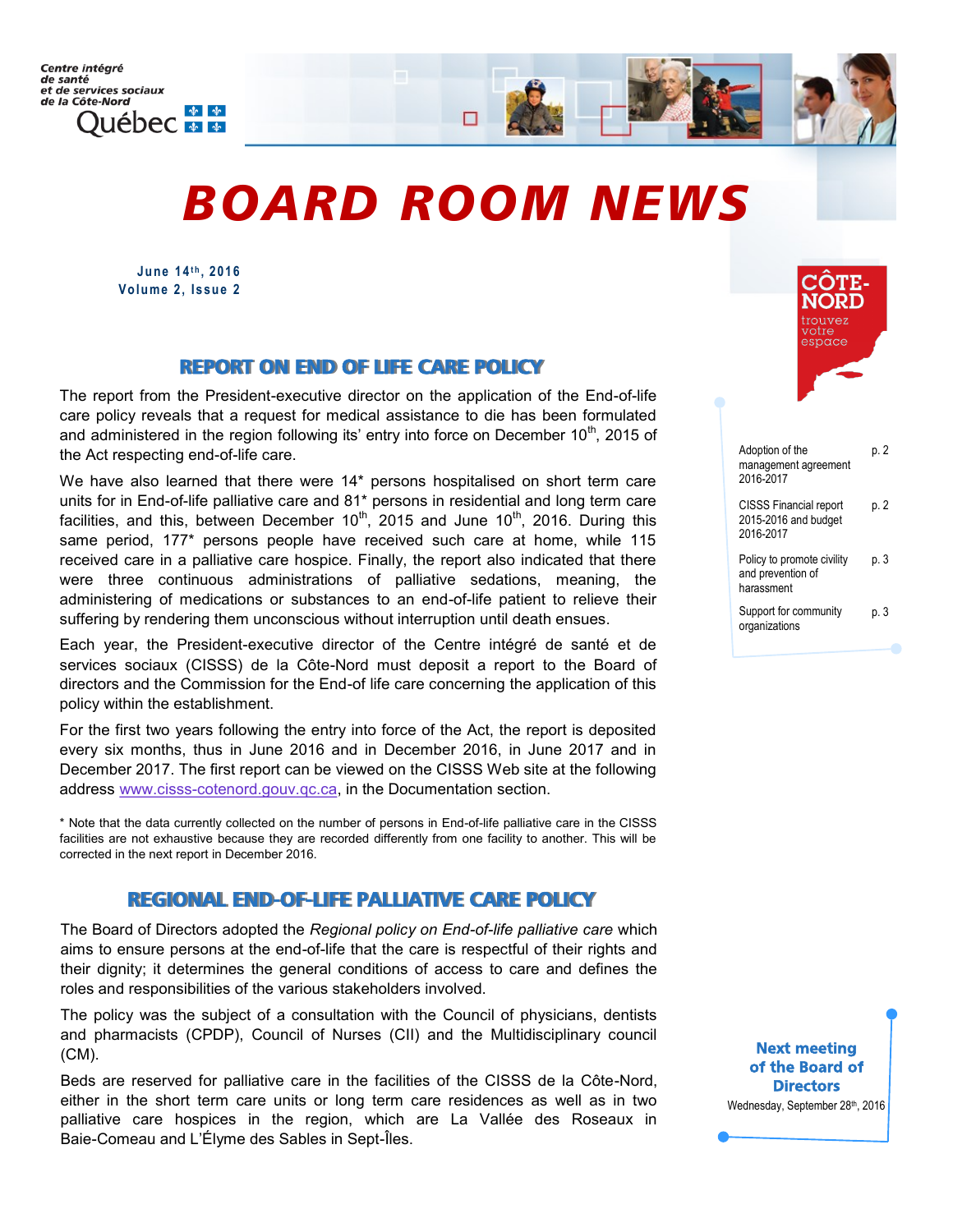# CISSS FINANCIAL REPORT 2015-2016 AND BUDGET 2016-2017

The CISSS de la Côte-Nord has completed its first year of existence with a deficit of \$4,1 M in March 2016. Different measures were implemented within the plan to return to a balanced budget (PRBB) which have permitted a reduction in the anticipated deficit, without touching services to the population and in maintaining all of the CISSS facilities on the territory. Significant savings have been achieved during the year, including a reduction of \$3 M in independent manpower, expenditures in General Administration of \$500,000 and \$400,000 in travel costs. The PRBB deposited in January 2016, will continue to apply this year.

#### **Budget 2016-2017**

The budget for 2016-2017 provides for total optimization of \$4 389 300, while \$12 M cuts were anticipated. Moreover, the CISSS will receive \$2 M in additional revenues, notably for medications and medical supplies.

The CISSS is confident of achieving balanced budgets for March 31<sup>st</sup>, 2017, by implementing certain measures. An additional reduction of \$1,7 M in the independent workforce is anticipated. A savings of \$1,1 M will be realised with the departure or replacement of managers. Last year, 60 managers were replaced with 24 remaining. A reduction in administrative expenditures in three departments are expected to save about \$1,2 M that include professional fees from law firms, which now will be assumed internally. Group purchases will also reduce expenses of more than \$400 000.

Seven measures of administrative reorganization must be approved by the Ministry of Health and Social Services (MSSS). The most outstanding measure concerns the optimization of transport costs for users with medical appointments. The objective is to better coordinate and standardize displacement in order to improve functioning for the users.

# ADOPTION OF THE MANAGEMENT AGREEMENT FOR 2016-2017

The Board of Directors has adopted the management agreement for 2016-2017, that specifies the requirements of the MSSS regarding guidelines to give to service networks and its evaluation. It is a contract between the Minister and the CISSS de la Côte-Nord on the provision of services deployed on the territory to meet the health and well-being needs of its population on the basis of human and financial resources put at its disposal.

#### ADDRESS MODIFICATION OF THE ADMINISTRATIVE CENTRE OF THE CISSS DE LA CÔTE-NORD

As of June 20<sup>th</sup>, 2016, the main entrance of the administrative centre will be located at 835, boulevard Jolliet in Baie-Comeau instead of 691, rue Jalbert. Previously, the Agence de la santé et des services sociaux de la Côte-Nord and the Centre de protection et de réadaptation de la Côte-Nord (CPRCN) each had their own reception service area while sharing the same building. To optimize resources, it was decided to have only one reception service. The current administrative centre reception service, is located at 691, rue Jalbert. Therefore, it will be merged with the Youth protection services as of June 20<sup>th</sup>, 2016. In light of this, a request has been made to the MSSS to amend the licence for the CISSS de la Côte-Nord.

# REPRESENTATIVE AT THE BOARD OF DIRECTORS OF L'APPUI CÔTE-NORD

Ms. Sandra Côté, SAPA program manager by interim (senior autonomy support program) was designated to represent the CISSS de la Côte-Nord at the Board of Directors of L'APPUI Côte-Nord. L'APPUI Côte-Nord is a regional support organisation for caregivers.